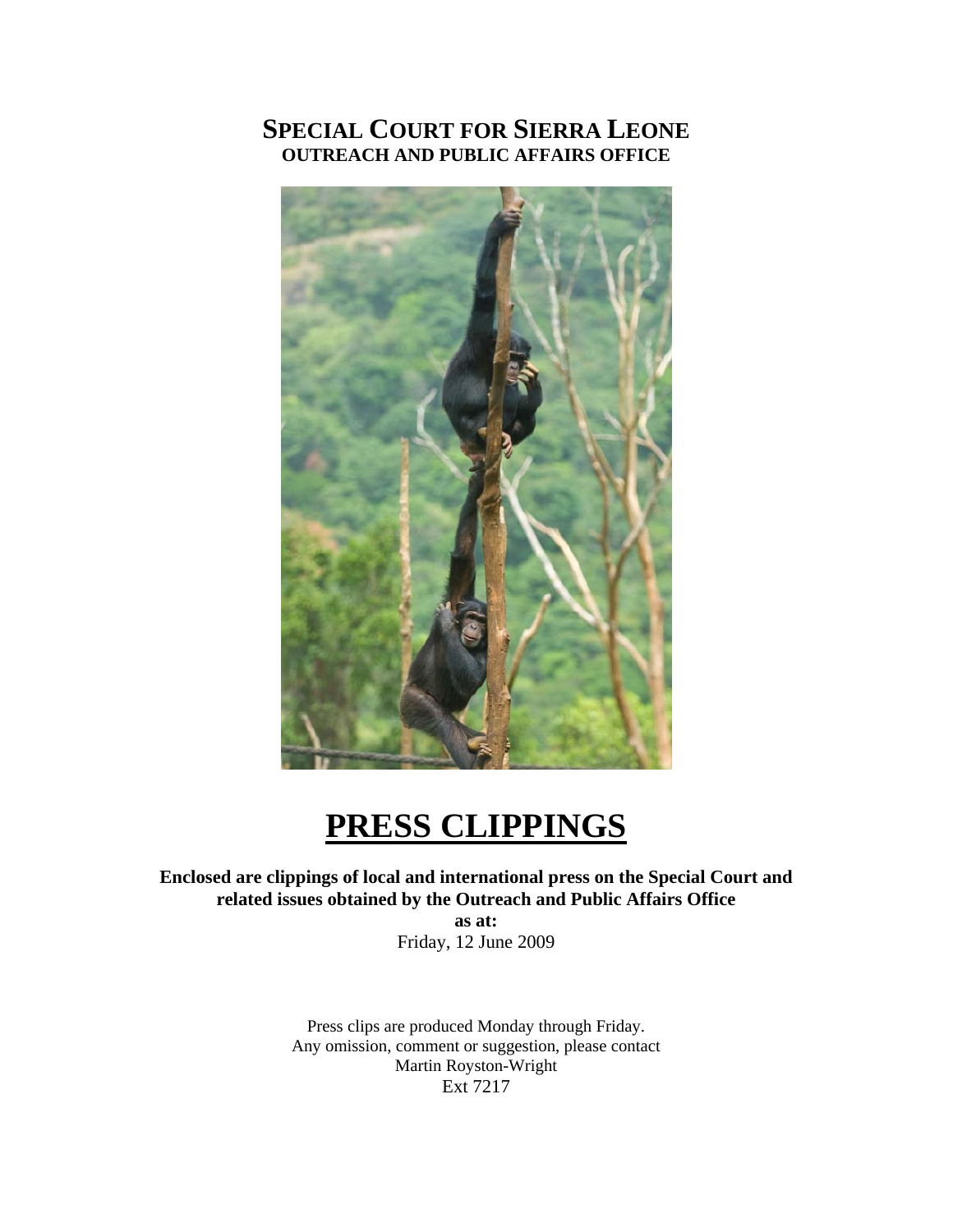| <b>International News</b>                                             |              |
|-----------------------------------------------------------------------|--------------|
| UNMIL Public Information Office Media Summary / <i>UNMIL</i>          | Pages 3-5    |
| What Need For a Truth Commission? / The Phnom Penh Post               | Pages 6-7    |
| Rwanda: Genocide - Justice to Spare the Powerful? / AllAfrica.com     | Pages $8-12$ |
| Human Rights Watch: Mexican Military Abuses Rising / Associated Press | Page 13      |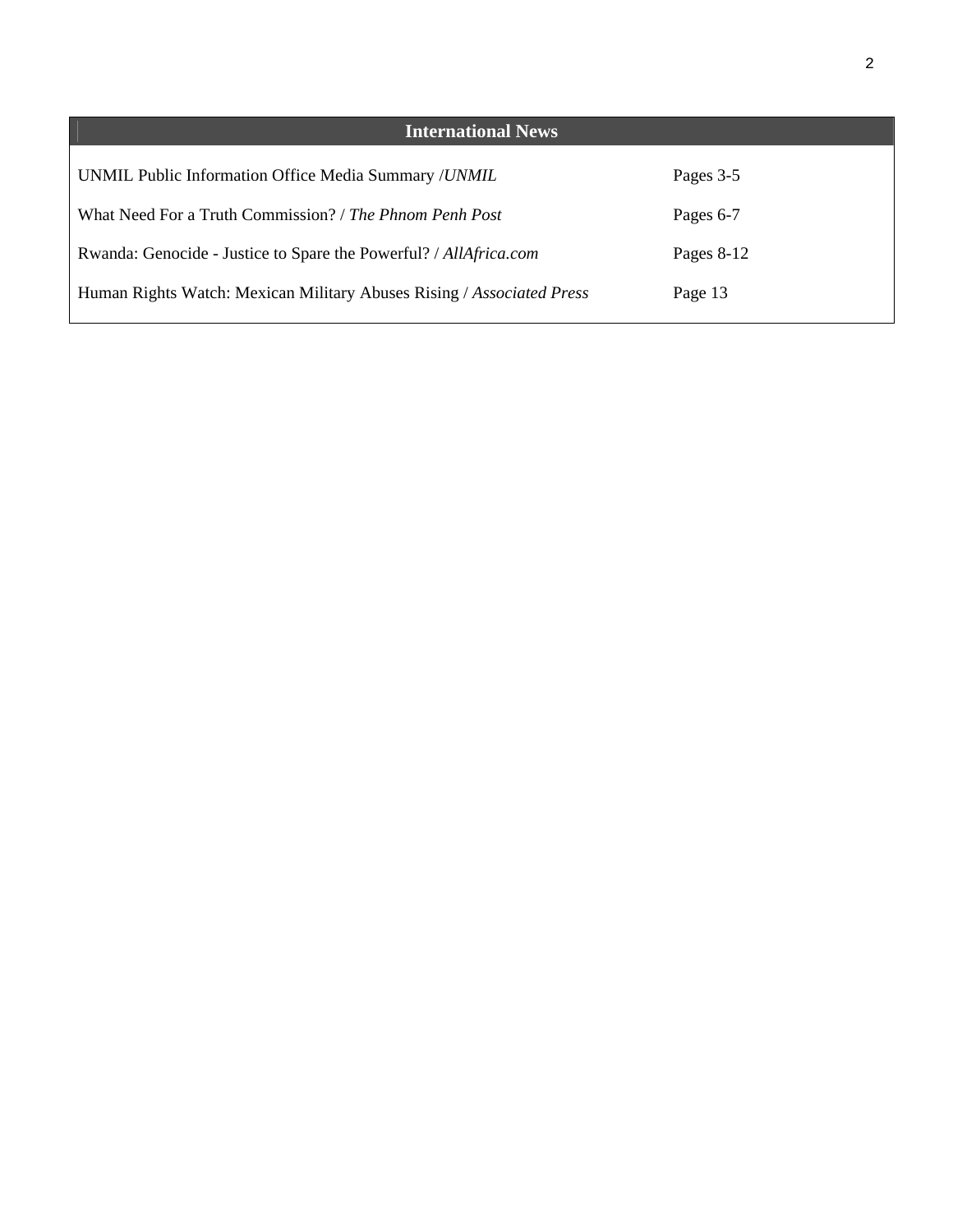

United Nations Mission in Liberia (UNMIL)

# **UNMIL Public Information Office Media Summary 11 June 2009**

*[The media summaries and press clips do not necessarily represent the views of UNMIL.]* 

# **International Clips on Liberia**

# **Manhattan student raises \$300,000 for war-torn Liberia**

BY Edgar Sandoval and Leo Standora DAILY NEWS STAFF WRITERS

Thursday, June 11th 2009, 11:02 PM - The needs of Third World nations hit home like a hammer for 17-year-old Eugenie Iseman last summer as she told a Liberian teen about the wonders of New York and the waterways that surround it.

"Which river do you wash your clothes in?" the teen asked. "I could barely find the words to explain we didn't wash our clothes in any rivers because we have machines to do it," the willowy Brearley School senior said.

Eugenie and some friends were in Liberia for 10 days last June visiting clinics, schools and other facilities in the rural West African town of Karnplay as part of an International Rescue Committee program.

One clinic, she said, "had no electricity and no running water. Pregnant women walked miles to give birth in a dirty room with very little medical attention."

So Eugenie came back to her home on the upper East Side determined to do something to help the people she had met more than 5,000 miles away.

With a group of friends, she organized Student Rescue: N.Y.C. Students Rebuilding Liberia.

Thursday night, she raised \$300,000 during an event at Butter Restaurant in NoHo. The money will go to IRC to build a new and well-equipped clinic in Karnplay, a region devastated by 10 years of civil war.

# **Local Media – Newspaper**

#### **Liberia Joins Africa Finance Corporation**

(Heritage, Daily Observer, The Inquirer)

• Liberia has signed up as the newest member of the African Finance Corporation (AFC) through a Memorandum of Understanding (MOU) entered with the agency and the Liberian Government Tuesday, and an accession to membership signed Wednesday, June 10, 2009, in Monrovia. AFC Chief Executive Officer (CEO), Andrew Alli, was in Monrovia to see both instruments through.

#### **Liberia's Maternal Mortality rate among Highest Worldwide – Says Health Ministry Official**  (Daily Observer)

• [sic] The Director of Family Health Division of the Ministry of Health and Social Welfare (MOHSW), Dr. Saye D. Baawo, has disclosed that Liberia has reached the top of the ladder in terms of the country's maternal mortality rate in sub-Saharan Africa. He added that the mortality rate of Liberia is also among the highest in the world. According to the Director, in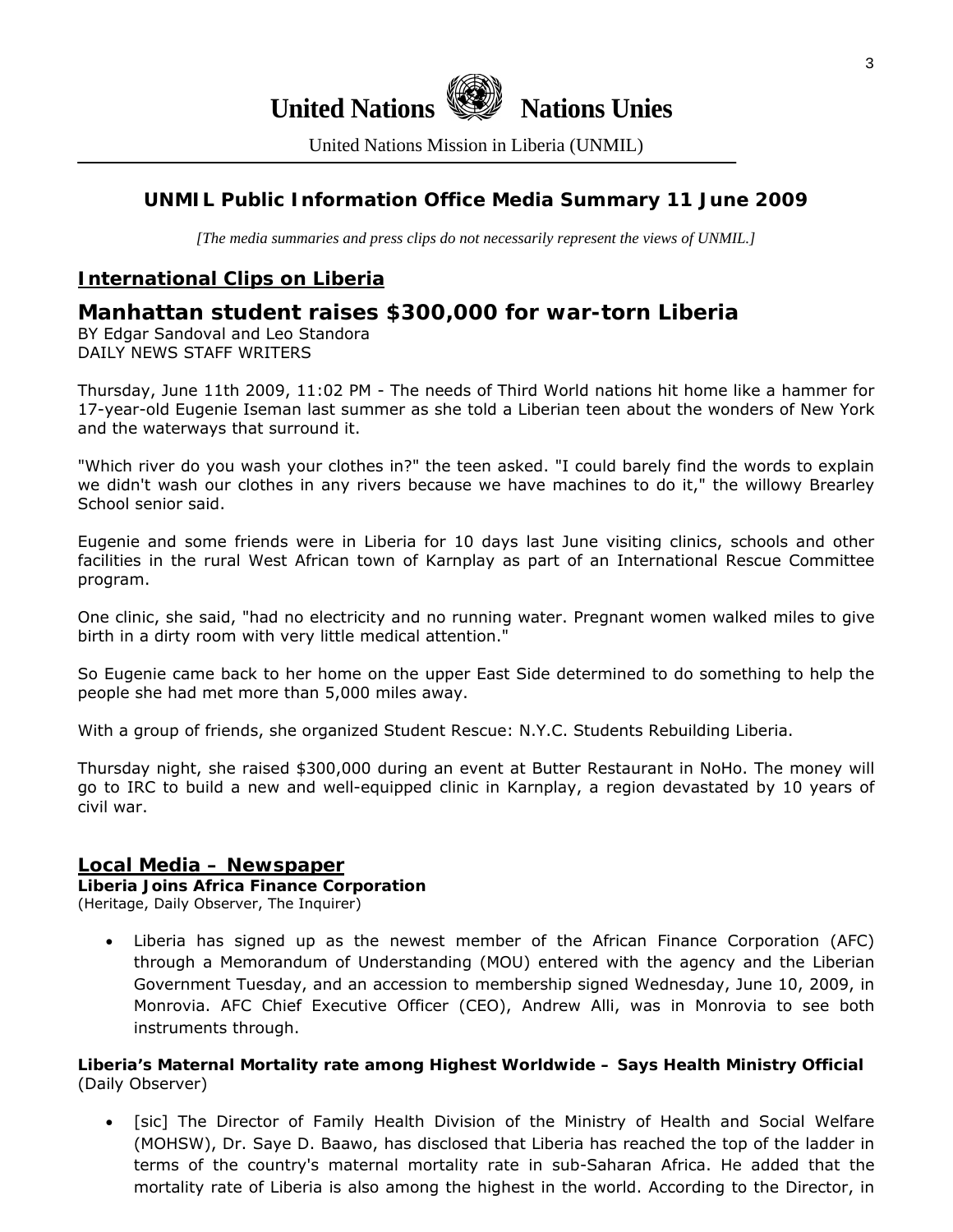Liberia, with a population of 3.5 million, about 1,400 women die annually while 4,500 newborns die annually as a result of maternal mortality.

# **Nigerian Company Reaches Oil Exploration Agreement with NOCAL**

(New Democrat, Daily Observer, The News, )

• The multi-million dollar oil giant, Oranto Petroleum Ltd, based in the West African state of Nigeria, yesterday signed a Production Sharing Contract (PSC) LB-14 with the Government of Liberia (GOL), through the National Oil Company of Liberia (NOCAL). Oranto Petroleum Limited has been exploring the possibility for oil in Liberia, investing over US\$30 million in the exploratory initiative which commenced a few years ago.

# **Thousands Benefit from Bed Nets Distribution in Northern Liberia**

(Daily Observer)

• [sic] Over thousands of people in the Northern Liberia county of Nimba have been benefiting from mosquito net distribution, which kicked off a few weeks ago by a humanitarian organization, Equip, in collaboration with the Ministry of Health County Health Team and the National Malaria Control Program. According to the Head of Equip Field Office in Ganta, Mark Chapeskie, the exercise covers the entire county. "The distribution should have been completed by now but it was due to the polio vaccinating campaign that we delayed," he said.

# **Top UN Envoy Wants Girls Education Prioritized in Liberia**

(Daily Observer)

• The Special Representative of the Secretary General (SRSG), Madam Ellen Margrethe Lǿj, said boys in Liberia should leave girls alone in order for them to finish their education. She made the statement June 7, 2009, at Antoinette Tubman Stadium where she spoke Sunday at the just-ended End-Hunger, Walk the World program.

#### **Local Media – Star Radio** *(News monitored today at 09:00 am)*

# **Public Works Minister Clarifies use of US\$9M Allotment in 2008/2009 Budget**

- The Public Works Ministry says the US\$9 million allotment in the 2008/2009 Budget for the purchase of road equipment was not implemented.
- According to Public Works Minister Samuel Woods, instead of purchasing the equipment, the Ministry used some of the money for road rehabilitation saying the change of priority was to embark on hard visibility projects in certain counties given the constraint of the rainy season.
- The Public Works Minister made the clarification when he faced the joint Public Works Committees of the Legislature on the Ministry's draft budget.
- Correspondents say the expenditure of the US\$ 9 million by the Public Works Ministry during the administration of Lusene Dunzo has led to serious protest at the Legislature with some lawmakers arguing that the Public Works Ministry had no authority to change the priority of the money without their input.
- During his appearance Wednesday, Minister Woods appealed to the Legislature to approve the US\$39.9 million draft budget of the Public Works Ministry for infrastructure development.

*(Also reported on Sky F.M., Truth F.M. and ELBC)*

# **UNDP Administrator in Liberia for Two-day Visit**

• The Administrator of the United Nations Development Programme (UNDP), Ms. Helen Clark arrived in the country on Wednesday at the start of a two-day official visit.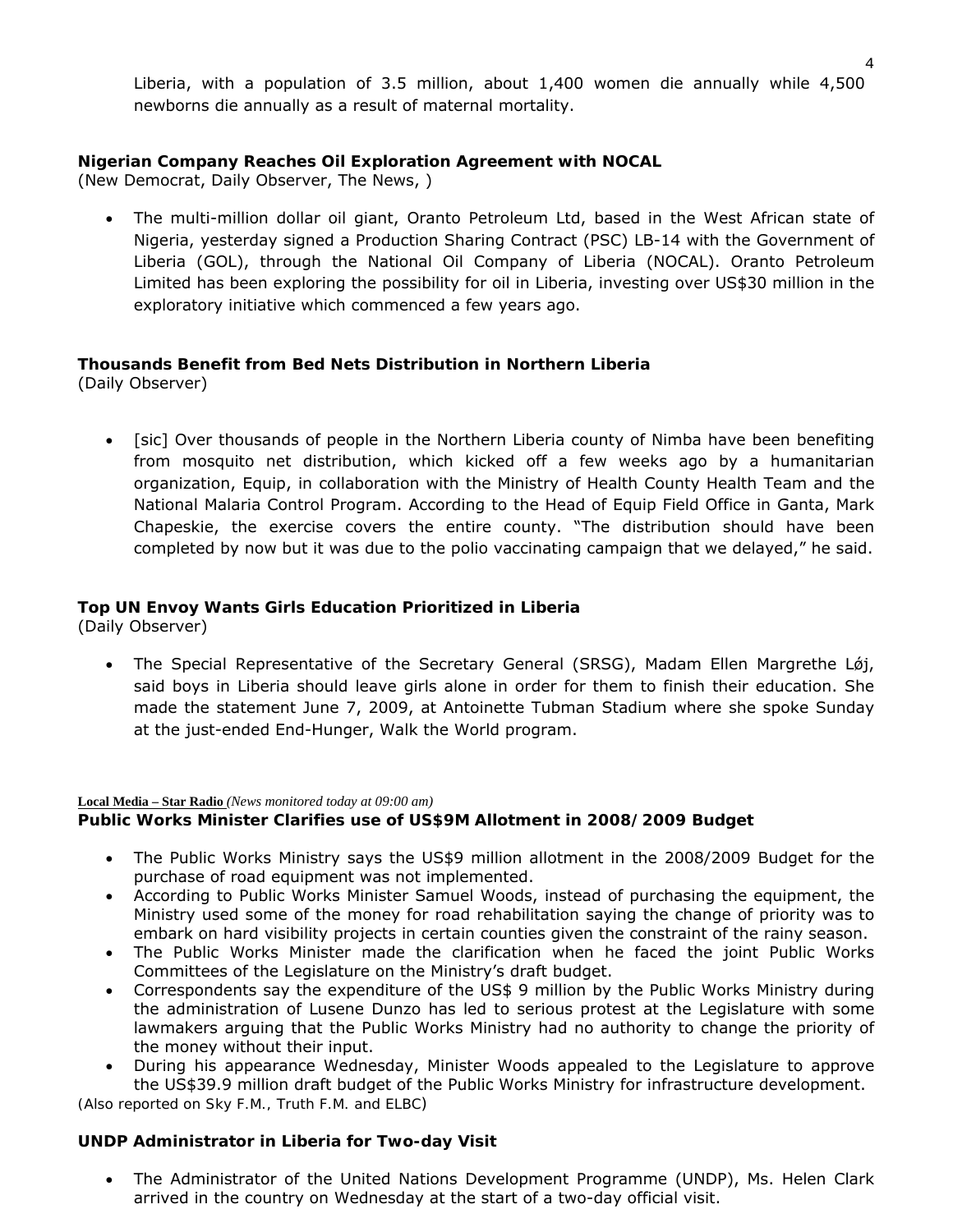- While in the country, Ms. Clark will hold bi-lateral discussions with President Ellen Johnson Sirleaf, the Head of UNMIL and senior government officials.
- She will also hold talks with representatives of women groups and donor institutions.
- At the same time, Ms. Clark will participate in a town hall meeting and the launch of the Volunteers for Peace program in Kakata, Margibi County.
- The visit is the first official visit out of New York for her since she was appointed as Administrator of UNDP on April 17, 2009.

 *(Also reported on Sky F.M., Truth F.M. and ELBC)*

#### **Liberty Party Takes Issue with President Sirleaf's Latest Appointment**

- Liberty Party has criticized the appointment of Madam Mary Broh as acting Mayor for the Monrovia City Corporation.
- In an interview, the party's chairman Israel Akinsanya said the appointment contravenes the laws of the city charter arguing that there are no provisions in the city charter which calls for the appointment of an acting city Mayor.
- Mr. Akinsanya said the legal implications of appointing a mayor needed to be addressed before any nomination.
- The Liberty Party chairman wants the legislature to critically look at the President's latest action.

*(Also reported on Sky F.M., Truth F.M. and ELBC)*

#### **Global Women Organization Upbeat about Entrepreneurship in Liberia**

- The International President of the Sisterhood, Alpha Kappa Alpha says there's a wonderful entrepreneur spirit in Liberia.
- Madam Barbara McKinzie however noticed the businesses are being carried out in the absence of systems to make them better.
- Madam McKinzie disclosed her group has been talking with President Ellen Johnson Sirleaf on how to help empower women entrepreneurs saying a project is being formulated to support the President's vision of empowering women entrepreneurs through the Sirleaf market women fund.
- Madam McKinzie assured education for better business skills and provision of safe place for children will form part of the project.
- President Sirleaf is a member of the Alpha Kappa Alpha, a sisterhood of college-trained women, which engages in issues of women empowerment globally.

#### **Former NDPL Standard Bearer Joins 'Dormant' Party**

- The Standard-bearer of the National Democratic Party of Liberia in the 2005 elections has joined the Liberian National Union Party LINU.
- Cllr. Winston Tubman officially declared his membership for LINU, a party that has been dormant since the 2005 elections.
- Cllr. Tubman described his membership with the "not so vibrant party" as a symbol of national unity.
- Cllr. Tubman said in the midst of the class-divide and corruption in Liberia, his decision was necessary.
- He says it's time that Liberians combine efforts to fight corruption and what he called native and Congo scenario.
- The Chairman of the Liberian National Union Party lauded Cllr Tubman for the decision and dispelled rumors that the party has been bought.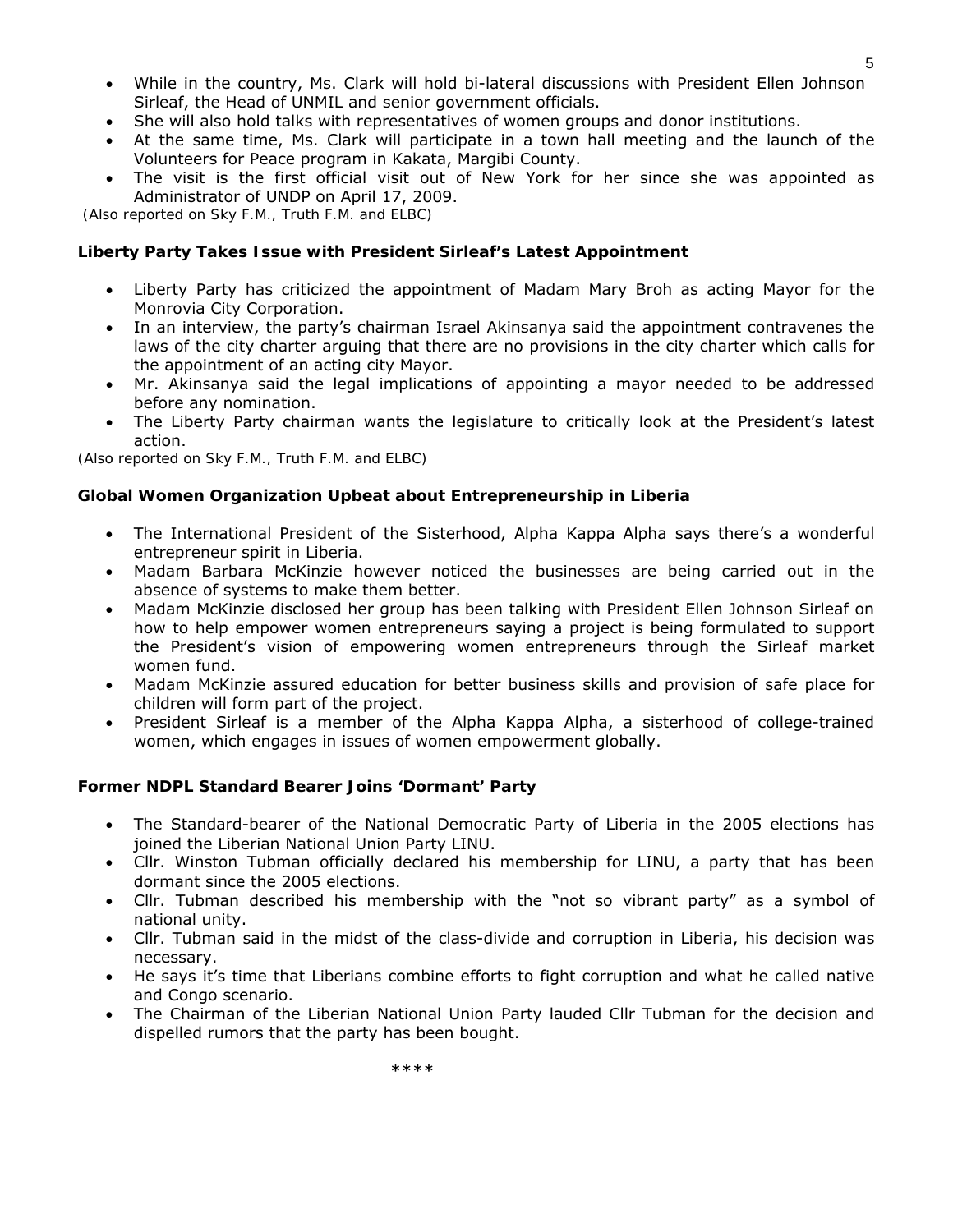The Phnom Penh Post Friday, 12 June 2009

# **What need for a truth commission?**

Written by Sok-Kheang Ly

# Dear Editor,



*Photo by: GEORGIA WILKINS The exterior of the main courtroom at the Khmer Rouge tribunal earlier this month.* 

The idea of creating a Truth and Reconciliation Commission (TRC) has been raised and considered as a possible substitute for the ongoing legal proceedings at the Extraordinary Chambers in the Courts of Cambodia. ('KRT suspect hearing cancelled', June 3).

A TRC can be an important process for investigating widespread and systematic human rights abuses committed by a former regime. Its work is believed to contribute to national reconciliation and unity, and to help victims achieve a certain, but not complete, degree of closure. The "truth" produced by a TRC can foster reconciliation and has done so, at least in the South African context. But the South African TRC was shaped by its unique cultural characteristics - political pluralism (competing powers) and the rule of law (universal standards for judging behavior). As such, TRCs may come into existence, and prove successful, only because of cultural and institutional attributes and support.

South Africa's TRC was regarded as effective because the work fit its Christian culture and politics. Most post-atrocity countries where TRCs have been established are predominantly Christian. Hence, it may be asked whether mostly Buddhist countries like Cambodia would benefit from taking up the same idea as South Africa and to what extent doing so would help Cambodians find truth and healing.

Notably, before the establishment of the ECCC, Cambodians and their government carried out many social, political, religious, traditional and cultural activities to address the legacy of the KR. Although not called a "TRC", these efforts were designed to help people overcome trauma, loss, hopelessness and the tremendous suffering Cambodians experienced during the KR regime.

S M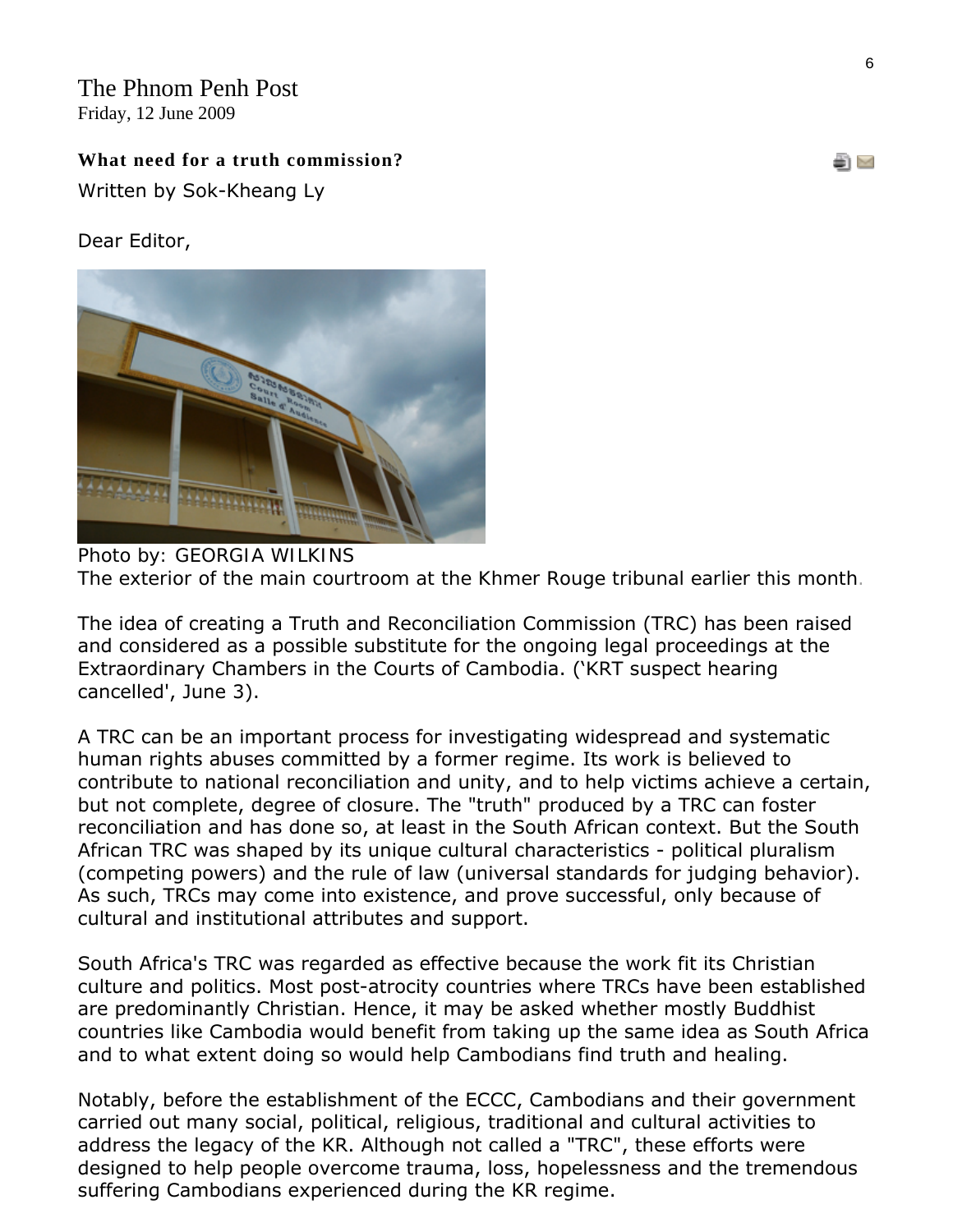# **Previous attempts**

For example, thousands of survivor accounts (known as the Renakse petitions) were collected in the early 1980s. Both individual and collective petitions describe the sufferings of that era: the loss of family members and community members; the destruction of property; and the prohibition of culture, religion and tradition. The process was undertaken to publicly reveal the truth about the KR crimes and to seek acknowledgment from the international community.

Also, on the annual celebration called the "Day of Anger/Remembrance", people gather together to speak out about their losses and sufferings and to condemn the Khmer Rouge crimes publicly. The local government officials acknowledge their hardship and sufferings. During the gatherings, the Buddhist ceremony baing skol has also helped the victims mentally.

These two instances can be understood as aspects of an informal truth commission that Cambodian people have participated in since the end of the regime. Up to now, what Cambodians most lack is a sense of justice. Therefore, punitive justice at ECCC should be complementary to the many local efforts made since the fall of the KR regime in 1979. In this respect, all stakeholders should keep offering constructive comments for the sake of an internationally and nationally accepted justice. Afterward, symbolic collective reparations supplementing the ECCC verdicts should also be a means of assisting victims in gaining a sense of closure.

A national-level TRC appears unrealistic considering Cambodia's culture, religion and political climate. Therefore, continued commemorations, ongoing work at the grassroots to collect and share accounts from the period, and assistance to the ECCC process are more constructive efforts than pressing for the creation of a national-level TRC.

Sok-Kheang Ly Phnom Penh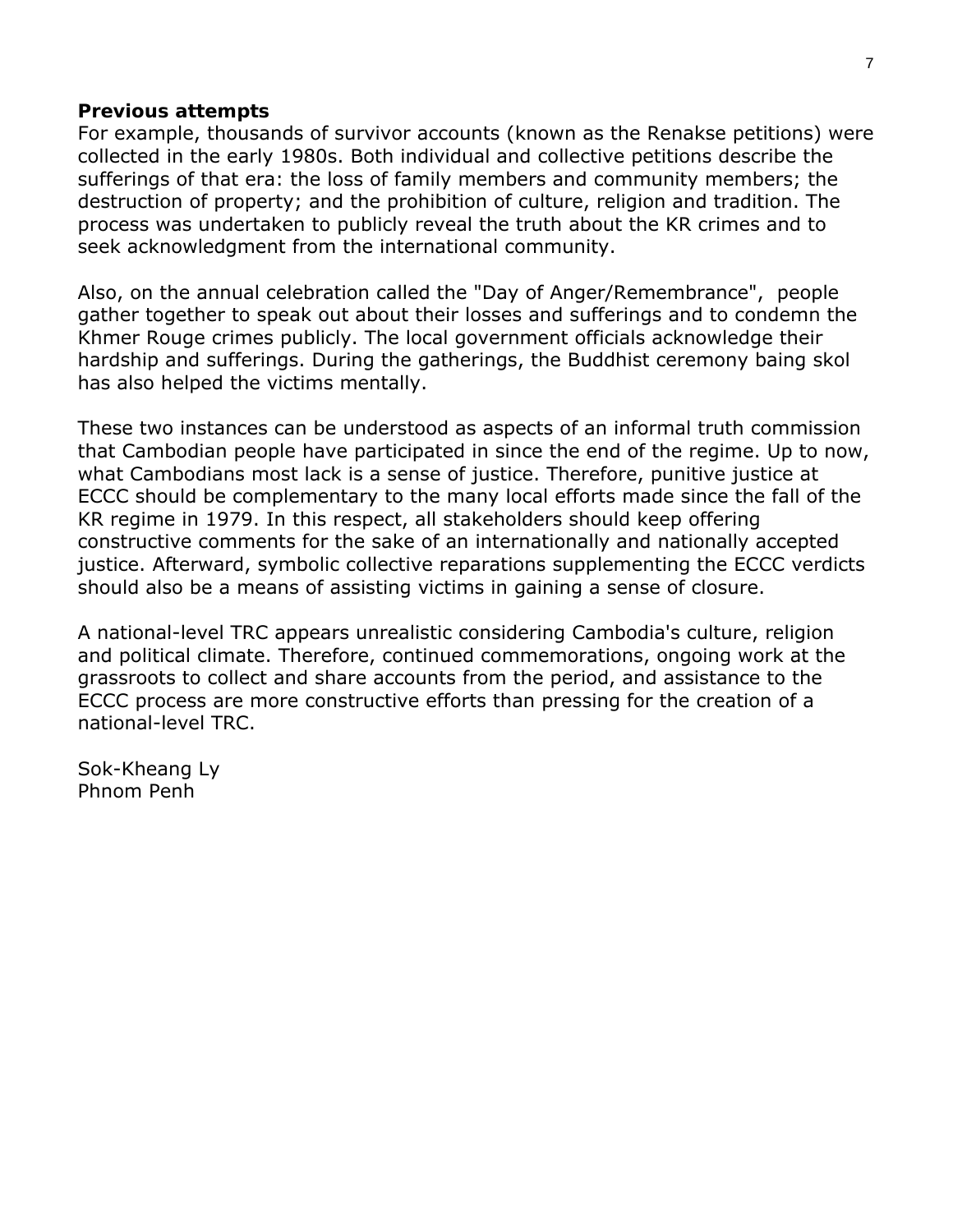# **Rwanda: Genocide - Justice to Spare the Powerful?**

Ibuka, Avega and Aerg

Press Release

In response to a 1 June Human Rights Watch letter calling for the transfer of Rwandan Patriotic Front (RPF) soldiers to the International Criminal Tribunal for Rwanda (ICTR), the umbrella organisation IBUKA expresses concern over the absence of measures to bring Western parties complicit in Rwanda's 1994 tragedy to task. While broadly applauding Human Rights Watch's commitment to justice, IBUKA and its associates AVEGA and AERG take issue with the letter's suggestions that RPF soldiers should be tried in the same manner as genocidaires. Missing from the discussion, IBUKA contends, is the role of Western governments in the genocide, an omission which needs to be swiftly rectified if rich countries are not simply to be immune from international justice.

As the International Criminal Tribunal for Rwanda (ICTR) begins to wind down its activities, strident calls have now surfaced that it must not do so before it indicts and tries soldiers of the Rwandan Patriotic Front (RPF) 'who committed crimes against humanity and war crimes in Rwanda in 1994'. The latest of these calls is a 1 June letter written by 48 academicians to Ban Ki-moon, secretary general of the UN, President Barack Obama of the United States and Prime Minister Gordon Brown of the United Kingdom. We applaud the commitment of the authors to see justice done. But we are also struck by the fact that in tone, style and language this letter mimics recent letters and press statements released by Kenneth Roth, executive director of Human Rights Watch, who during his visit to Rwanda in March 2009 laughably found a 'power of horror', as he put it in his Los Angeles Times article of 11 April 2009. The purpose of this article is to answer this persistent and - as we shall show - diversionary call for the transfer of RPF soldiers to the ICTR.

Our response is in five parts. First, notwithstanding the claims the letter makes, its practical effect is to introduce moral equivalence between the actions of those who committed the genocide and those who fought to stop them. Second, the letter ignores the circumstances of the genocide and of the events surrounding its end. Third, the letter says that Rwanda has not prosecuted RPF soldiers yet the fact is that over 46 trials of soldiers who committed crimes in 1994 have already taken place. Fourth, while there can hardly ever be a justification for the killing of civilians, the tragic history of warfare early in the 20th century and more recently in Afghanistan and Iraq shows that this will always happen, odious and unfortunate as it is. Finally, we are troubled by the selectivity of both Human Rights Watch and its supporters regarding the legal treatment of the events revolving around the 1994 genocide in Rwanda.

# **HOW THE LETTER MAKES THE CRIMES OF RPF SOLDIERS THE MORAL EQUIVALENT OF GENOCIDE**

In the third paragraph, the letter glibly states that the authors 'certainly recognize the RPF's crimes against humanity and war crimes are not comparable to the genocide, either in scope or extent'. This legalistic formulation ignores the fact that there has been a strenuous campaign by genocidaires living in exile and their families who use the evidence of crimes committed by RPF soldiers to make the odious claim that the war to stop the 1994 genocide was in effect a reverse genocide. Academicians and human rights activists are, in effect, ignoring this travesty of the truth and indirectly supporting the efforts of the revisionists and genocidaires. Indeed, the transfer of RPF soldiers to the ICTR would be the ultimate diplomatic and moral coup for the historical revisionists and genocide deniers. The trial of those who planned and executed genocide in the same court with those who put their lives in line to stop it but committed crimes in doing so is precisely the moral fillip the killers are looking for.

The real issue for debate here is how to hold everyone to account by: a) giving fair treatment to fundamentally different kind of acts; b) not giving a moral and diplomatic victory to the genocidaires; c) endangering the process of reconciliation; and d) reinforcing the views of the historical revisionists. Genocide is an exceptional crime and its unique moral repugnancy should never ever be softened by spurious comparisons with other crimes.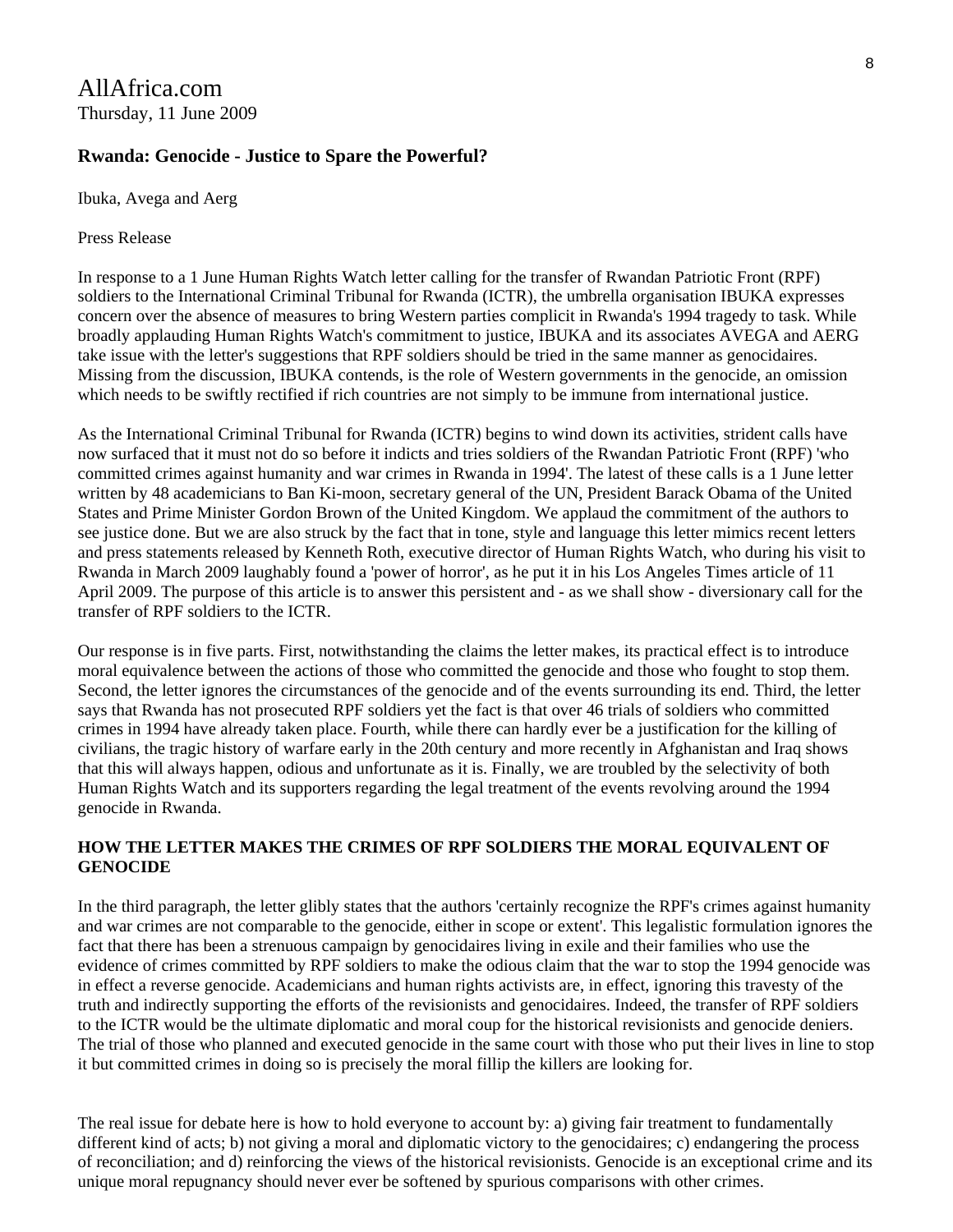#### **THE LETTER IGNORES THE CIRCUMSTANCES OF THE 1994 EVENTS**

All historical events belong irreducibly to their time. Once events are removed from their historical context, they cannot be understood or explained. We know this much to be true: Some RPF soldiers committed crimes against humanitarian law. However, every objective account of the 1994 war invariably makes two observations: a) that the RPF was a remarkably disciplined fighting force given the circumstances; and b) the RPF as an organisation never sanctioned either revenge killings or other reprisals against the general population. The killings that occurred were committed by errant elements. Many of those who committed crimes were soldiers who arrived in theirs village and found their families exterminated and neighbours wearing clothes of the deceased, or holding their furniture and other property of the dead in their houses.

But it is also important to understand exactly how the genocide was organised and how it was stopped in order to discuss this matter in a meaningful manner. The genocide was perpetrated by the armed forces, security agencies such as the gendarmerie and the police, political party militias and, critically, a sizeable part of the general population. As studies show - including those by Human Rights Watch - enough machetes were bought to arm nearly one million men. Civilian involvement was central to the ideological and political objectives of the genocide, as well as to its efficient execution.

At the same time one must remember the extraordinary circumstances under which the war to stop the genocide was fought. The urgency of stopping the genocide as fast as possible and the acute asymmetry of means between the genocide forces backed by the government, the French, and Rwandan Patriotic Army (RPA) soldiers required the latter to take tremendous risks and often fight above their physical and psychological capacities. This war was not fought from the sanitised cockpit of a jet fighter. It was not fought from behind the armour-plate of tanks or armoured personnel carriers. It was fought on foot and through one decimated village after another. There was nothing to shield RPA combatants from the immediacy of the horrors of the genocide. Soldiers were crossing a blood-soaked terrain littered with the defiled and mutilated bodies of children and pregnant women. Toward the end of the war, when professional government soldiers and propagandists had understood the game was almost over, the hardest battles were fought not against soldiers but against militias and armed civilians galvanised by the radio RTLM (Radio Télévision Libre des Mille Collines), which used to tell them that RPA bullets were nothing but peas or pellets of water. Often individual RPA soldiers were not sure whether the civilians were killers or innocents.

The reality, as we have seen in other war zones, is that individual soldiers whose sense of proportion is cauterised by horrors beyond description often descend into bouts of violence or engage in revenge killings. Of course, they too are wrongdoers, but the burdens and psychological pressures of their personal circumstances are different from the circumstances of the killers who deliberately planned and executed mass murder. On account of these extraordinary circumstances, we categorically oppose prosecution of RPA combatants who halted the genocide and saved us in the same forum that is trying the genocidaires. Some of us do not even understand why those we consider as heroes should be tried at all, considering the sacrifices they made trying to save us while the rest of the world blankly abandoned us.

Reading the letter of the scholars, it is as if not a single RPF soldier to have committed crimes in 1994 has ever been tried. Indeed, the letter makes the patently false claim that the RPF 'never prosecuted any of its soldiers for war crimes in 1994 until this 2008 case'. That there have been over 45 indictments and trials of soldiers accused of crimes in 1994 has been completely ignored, as has the fact that those who have been convicted have actually been handed jail sentences ranging from two to 10 years. It is instructive that in one case the trial court had awarded the sentence of life imprisonment, before it was reduced to six years on appeal.

#### **LESSONS FROM RECENT AND MORE REMOTE WESTERN HISTORY**

We keenly support the advancement of international humanitarian law, not only because of its role in rendering justice in the face of gross human rights violations but particularly because it is the basis for prosecuting those who killed our families, friends and community during the 1994 genocide against the Tutsis. However, we firmly reject the formalistic and narrow interpretation favoured by Human Rights Watch and its supporters. This interpretation essentially seeks to turn the liberators and the victims that tried to defend themselves into killers. Further, this interpretation of international humanitarian law is socially and politically concocted; it ignores the utmost importance of physical security in many parts of the world. It stems from a section of Western society that has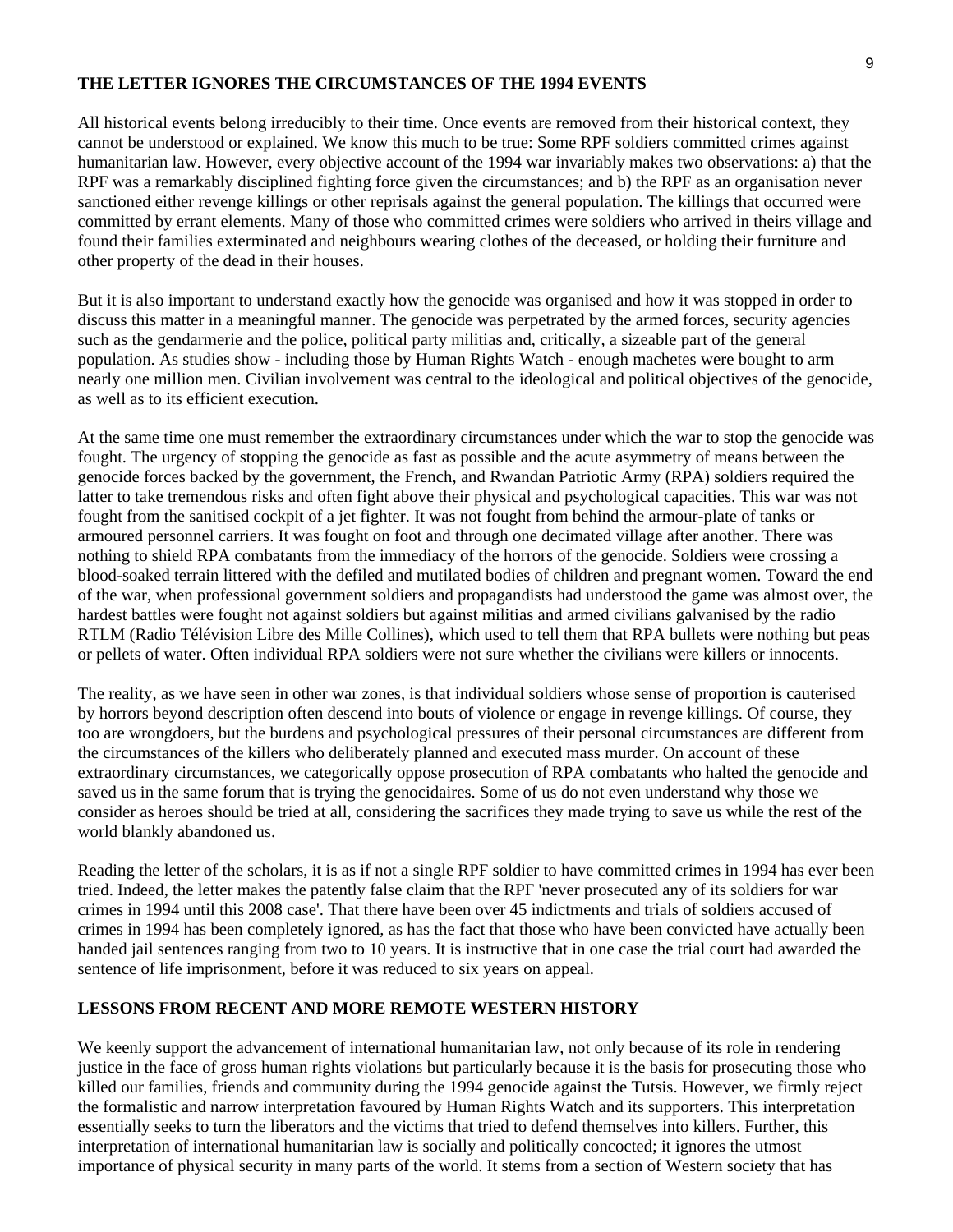enjoyed extended economic opulence, political stability and dominance and almost total collective physical security.

Some of the scholars that signed the letter calling for the prosecution of RPA soldiers by the ICTR are known supporters of the genocidaires. Others seem to fall under the intellectual spell cast by those who argue for the unquestioned triumph of Western liberalism, characterised most profoundly by American political philosopher Francis Fukuyama's book, 'The End of History'. The end of the Cold War, the fall of the Berlin Wall and the collapse of the Soviet Union, Fukuyuma famously stated, marked 'the end point of mankind's ideological evolution and universalization of Western liberal democracy as the final form of human government'. Less than 10 years later, Fukuyama was proved wrong in a horrible turn of events. On 11 September 2001 - '9/11' - America was attacked by terrorists, the collapse of the Twin Towers claiming the lives of 2,976 innocent people. In the terms of Fukuyama, the US and more generally the Western world re-entered the realm of history; it was the first time homeland America had been attacked since Pearl Harbor. We did not rejoice in this act of terrorism; the horrors of the New York cold-blooded killings painfully reminded us of our own recent experience in the 1994 genocide. Despite the fact that the USA alongside the international community failed us in our time of need, we came to consider the USA as our friend.

But we are interested in what happened subsequently, since it relates to some of the arguments now being made against Rwanda. The 9/11 attacks sparked a security response that came to be known as the 'War on Terror', a 'war' which has allegedly led to human rights abuses under several policies adopted by the US government. These include 'enhanced interrogation techniques', special rendition - described by critics as torture by proxy - the indefinite incarceration of people accused of terrorism, and more recently, thousands of deaths resulting from air strikes by NATO troops in Afghanistan. Few of these alleged abuses have become the subject of legal prosecution under international humanitarian law.

For the sake of this discussion allow us to make comparisons, although this is in no way to seek to trivialise the atrocities of 9/11. The victims of 9/11 were less than 0.001 per cent of the American population; in contrast, in Rwanda, around one million people were killed, about 8 per cent of the total population and 75 per cent of the targeted Tutsi population.

Indeed, in terms of the magnitude and intensity of the existential threat and nature of the enemy, the events of the summer of 1994 in Rwanda could be more appropriately compared with 60 years ago during the Second World War. The war against the Nazis led to, among other outcomes, the Anglo-American bombardment of German cities. After the German bombing of London, Britain responded with an intense bombing campaign between early 1942 and 1945 -approximately 75 per cent of these bombs were dropped in commercial and densely populated residential areas. The result was that most victims were civilians - women, infants and elderly people because the men were away on military duty.

Following suit, the Americans soon abandoned their precision-bombing doctrine, and embraced the British approach toward the end of the war. Some 72 per cent of the bombs that they deployed were dropped in the last 10 months of the war after 1 July 1994, that is to say, after the Luftwaffe was defeated in April 1994 and the German armies were collapsing on all fronts. The most emblematic of these air strikes was the last great raid of the town of Dresden in February 1945 using incendiary bombs.

Another example of the deplorable side effects of warfare is the atomic bombings of Hiroshima and Nagasaki on 6 August 1945, which caused the deaths of countless civilians. The role of the bombings in Japan's surrender and the United States' ethical justification for them have been the subject of continuing controversy, with some critics calling the bombings a 'crime of war'. When asked about the bombing of Hiroshima during his first ever press conference in Tokyo in 1975, Emperor Hirohito answered: 'It's very regrettable that nuclear bombs were dropped and I feel sorry for the citizens of Hiroshima but it couldn't be helped because that happened in wartime.'

Finally, one could also cite the fate that befell the French civilians summarily executed (between 10,000 and 40,000; the figures are disputed) for their alleged collaboration with the Nazis during the 'épuration sauvage' phase of the country's liberation.

These figures are cited not to make what would be morally reprehensible comparisons between categories of atrocities against civilians in Europe and in Rwanda, but to underline the fact that these killings were carried out by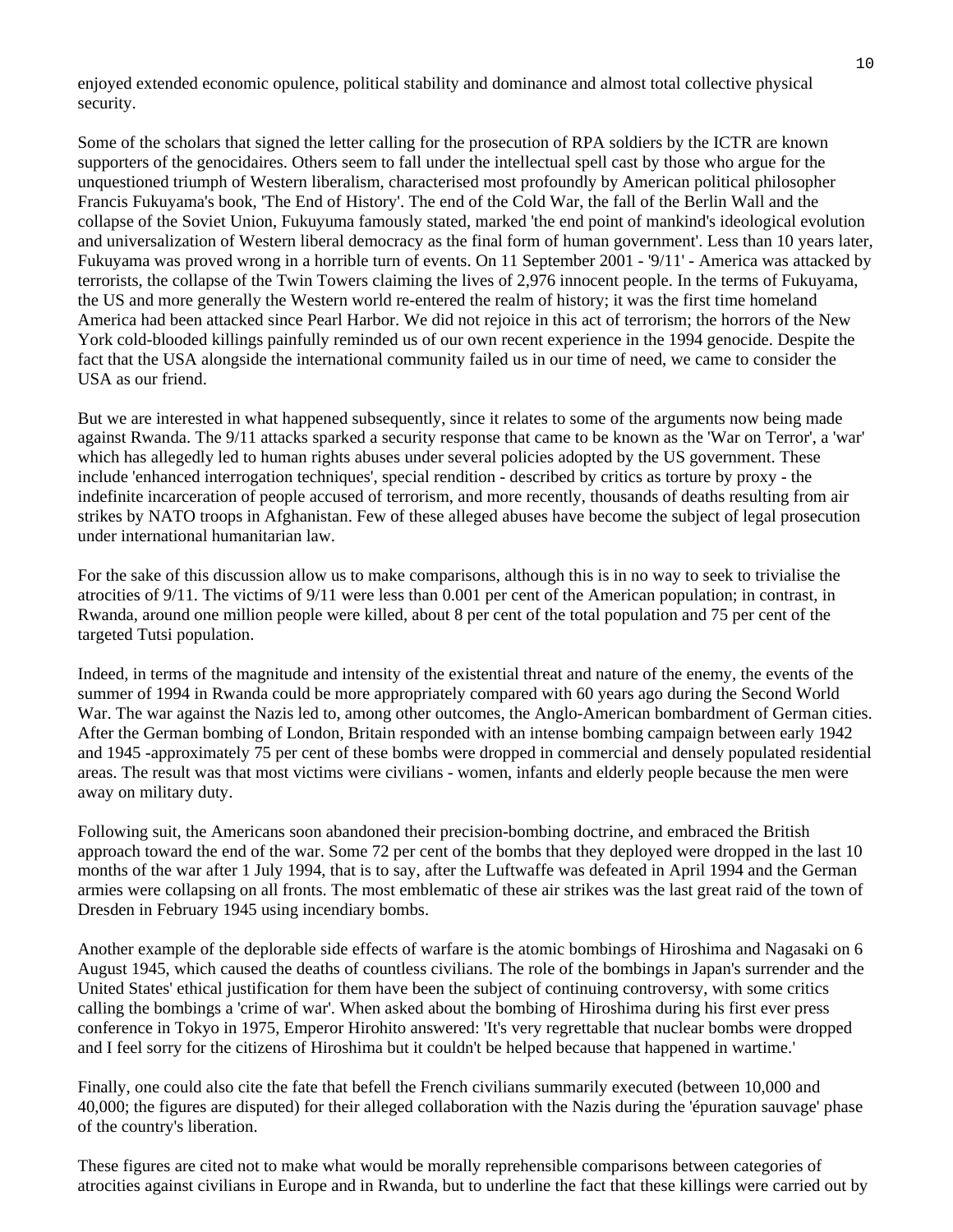nations that were heirs to European humanism against civilians who were in many cases certifiable noncombatants. In contrast, many of the civilian deaths that occurred in 1994 occurred in circumstances in which certifiable civilian genocidaires and combatants and militias were mixed with innocent civilians. Indeed, in its 1999 report on the genocide, Human Rights Watch itself observes that: 'It is impossible to say how many of those [killed] were active participants in the genocide or were engaged in any military action against the RPF when they were killed.'

The second lesson that recent history teaches us is that progress in these matters is not in any society a foregone conclusion.

# **A RACIALLY TAINTED SELECTIVITY**

In 2004 the UN proclaimed a responsibility to protect, but in truth that responsibility has always been part of international humanitarian law. If Human Rights Watch and scholars who support its campaign are keen to see to it that all sides are held to account for their role in the genocide as they say, then we should scrutinise all who are in breach of their obligations. Under Article 1 of the Genocide Convention, 'Contracting Parties confirm that genocide, whether committed in time of peace or in time of war, is a crime under international law which they undertake to prevent and to punish.' There is a duty to punish genocide but, more critically, there is a legal - not merely moral duty to prevent genocide. Indeed, the convention explicitly obliges contracting parties to call upon 'the competent organs of the United Nations to take such action under the Charter of the United Nations as they consider appropriate for the prevention and suppression of acts of genocide.'

From the beginning of 1994, General Roméo Dallaire requested in vain that his UN superiors allow him to take firm action against extremists because he had received evidence of a plot to commit mass murder against the Tutsi and the political opposition. On 21 April 1994 and two weeks after the beginning of the genocide with the killings at their most intense, the very same the UN Security Council the scholars are appealing to indict RPA soldiers shamelessly decided to reduce the UN peacekeeping force from 2,500 men to a purely symbolic 270 soldiers. This event weakened the force at its greatest hour of need and, more importantly, explicitly signalled to the genocidaires that they had the warrant of the international community to do as they wished with their victims without the interference of the UN.

Earlier, on 11 April, one of the most horrible acts of cold abandonment took place at ETO Kicukiro school in the vicinity of Kigali. A well-armed contingent of Belgian UN soldiers were protecting about 5,000 mostly Tutsi residents, who came to take refuge after the genocide began. The Interahamwe militia soon got wind of this and kept a murderous vigil around the school, day and night. On the morning of 11 April, the UN forces informed the refugees that they had orders to withdraw and that they would have to leave that very day. The pleas by the refugees that this would effectively deliver them to the killers were ignored. In an event that will forever shame the uniform of the UN forces, trained soldiers left unarmed civilians at the mercy of killers sworn to exterminate them. In desperation, some of the refugees even flung themselves in front of the moving cars. The UN forces responded to this by shooting in the air to scatter them. The dust had barely settled when the Interahamwe moved in, rounded up the unarmed refugees and marched them to Nyanza Kicukiro, a rubbish dump and start to kill them. Of the 5,000 refugees less than a hundred survived, partly because the killers got tired and a nearby platoon of RPF fighters moved in to rescue them in the night.

Yet this analysis does not even begin to deal with the moral, material and ideological support that the French government continued to give to the genocidal Rwandan government until the very end. Ironically, Human Rights Watch has been instrumental in documenting elements of French complicity in the genocide.

In March 1998 President Bill Clinton in Kigali formally apologised for the conduct of his country during the genocide. In April 2000, Belgian Prime Minster Guy Verhofstadt did the same. Four years later a representative of the UN secretary general read a message expressing Kofi Annan's regrets for the role of his organisation during the genocide.

If Human Rights Watch and the scholars that support its campaign against the RPA want bring to account every party involved in the events revolving around the genocide, why they don't call for France, the UN, Belgium and the USA to account for their deeds, be they actions or omissions?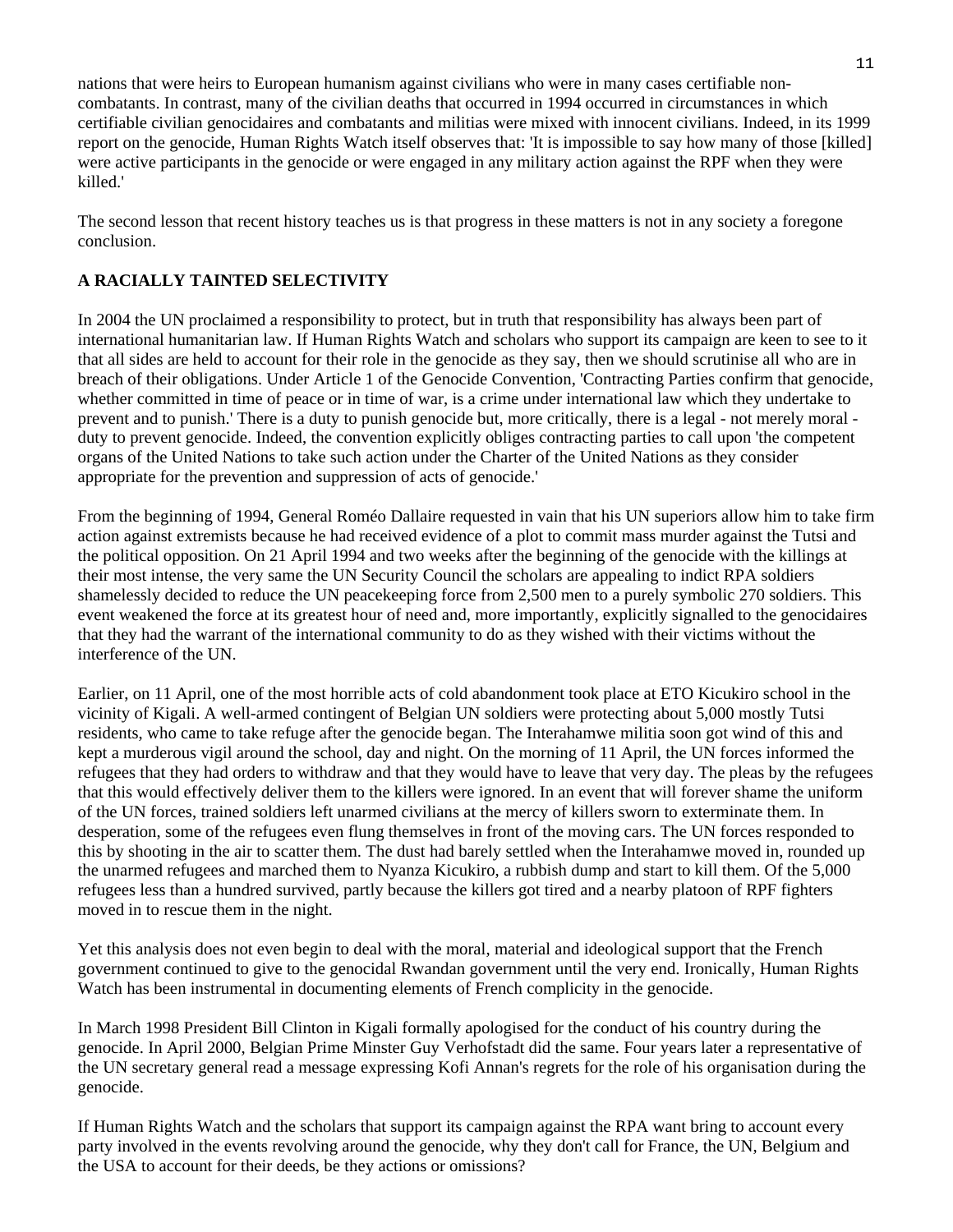The selectivity regarding the genocide in Rwanda that is now being pursued by these campaigners mirrors that of the International Criminal Court (ICC), which up to now only seems interested in prosecuting Africans. This selective approach neither advances the application of the international humanitarian law nor encourages poor and weak countries of the world to support any form of international justice. The evidence they see is that international justice is a one-sided affair that spares the wealthy and the powerful.

\* IBUKA ('remember') is an umbrella organisation concerned with the rehabilitation of survivors of the Rwandan genocide and Rwandan society in general. AVEGA (Association of widows from the genocide Agahozo) and AERG (Association of student survivors from the genocide) are associations involved in IBUKA.

Copyright © 2009 Fahamu. All rights reserved. Distributed by AllAfrica Global Media (allAfrica.com).